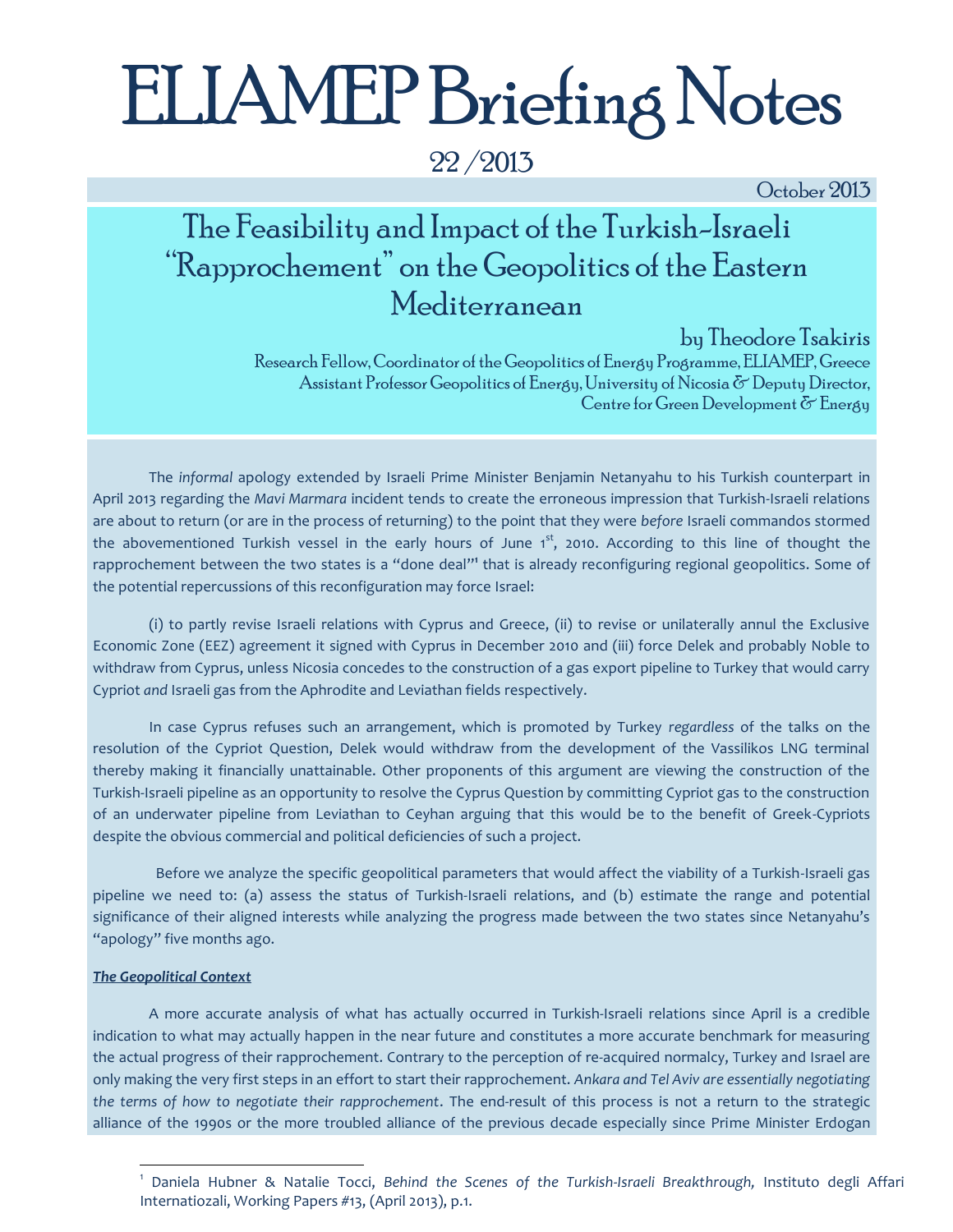Page 2

## The Feasibility and Impact of the Turkish-Israeli "Rapprochement" on the Geopolitics of the Eastern Mediterranean by Theodore Tsakiris

recognized Hamas as the government of the Gaza Strip in 2006 in clear contradiction of US and EU policy who have both characterized Hamas as a terrorist organization.

What lies at the end of this process, at least from the Israeli point of view, is the full restoration of diplomatic relations at the ambassadorial level and –on an ad hoc basis- the gradual restart of arms exports. From a political point of view the Turkish-Israeli pipeline would act as a confidence building measure or at least this is the principal Israeli perspective. From the Turkish point of view the pipeline's political usefulness is far more ambitious and relates to Ankara's efforts to neutralize Cyprus' progress regarding the development of its hydrocarbon resources.

*The gap in the Israeli and Turkish perception of what is the political instrumentality of the pipeline is a first indication of divergence in what should be a process of convergence.* In essence Turkey is likely to demand from Israel far more than what Tel Aviv may be willing to concede in order to act as a market for Israeli gas exports. In addition to this important policy divergence there are serious disagreements on several parts of the preconditions Turkey had set in order to re-establish full diplomatic relations with Israel.

For almost three years after the Mavi Marmara incident Erdogan demanded three pre-requisites from the Israelis in order to re-normalize Turkey's bilateral relationship with its former ally: (a) that a formal apology is issued by the Israeli Prime Minister, (b) that the victims of the incident are compensated and (c) that the blockade of Gaza is lifted. From these preconditions, Tel Aviv did not agree to the third one, agreed in principle with the second and partially fulfilled the first. There has been no lifting whatsoever of the Gaza blockade. Tel Aviv is offering to pay \$100,000 to the families of each victim provided that all civil and criminal charges against its soldiers and the State of Israel in Turkey's courts are dropped and the apology Mr. Erdogan got was as informal as it could have been.

In effect multiple indications suggest that Netanyahu did not call Erdogan but granted Obama's request as a gesture of goodwill in order to break the ice in his own personal relationship with the recently re-elected –at the time-U.S. President during Obama's first visit to Israel- Turkish Prime Minister. What the Israeli PM did after he talked to Erdogan speaks volumes of his decision to keep the rapprochement process going at a glacial pace, estimating that the Turkish Prime Minister would do something provocative enough to stop the process in its own tracks.

Mr. Erdogan's announcement on 27 June, 2013, that he would be visiting Gaza on July  $5<sup>th</sup>$ , as well as the more recent statements (02/07/2013) by Turkey's Vice-Premier Bulent Arinc that the Jewish Diaspora was behind the anti-AKP demonstrations that rocked Turkey in June 2013 undercut the efforts of Turkish and Israeli diplomats who want to keep the rapprochement process alive. Most importantly though, Mr. Erdogan's sensational accusations that Israel orchestrated the coup d'état which overthrew Mohammed Morsi from the Presidency of Egypt in August 2013, seem to confirm Israel's worries that Turkey has Neo-Ottoman ambitions in the Eastern Mediterranean. *These ambitions are bringing Ankara closer to the Muslim Brotherhood parties that have sprung around the Middle East since the revolutions of 2011 and in direct confrontation with the Wahabis of Saudi Arabia and the military cast of Egypt*.

Statements like the ones by Erdogan and Arinc, or plans to break the Gaza blockade, play into Netanyahu's hands regarding his decision to block the rapprochement process without losing face in Washington. Netanyahu's tactics are essentially pragmatic if one considers the entrenched divergence of Turkish-Israeli interests throughout the Middle East with the *partial* exception of Syria and Iran. *The need to keep a united front over Syria has been the principal reason for the continued US pressure behind the Turkish-Israeli rapprochement*. Although the prospective partition of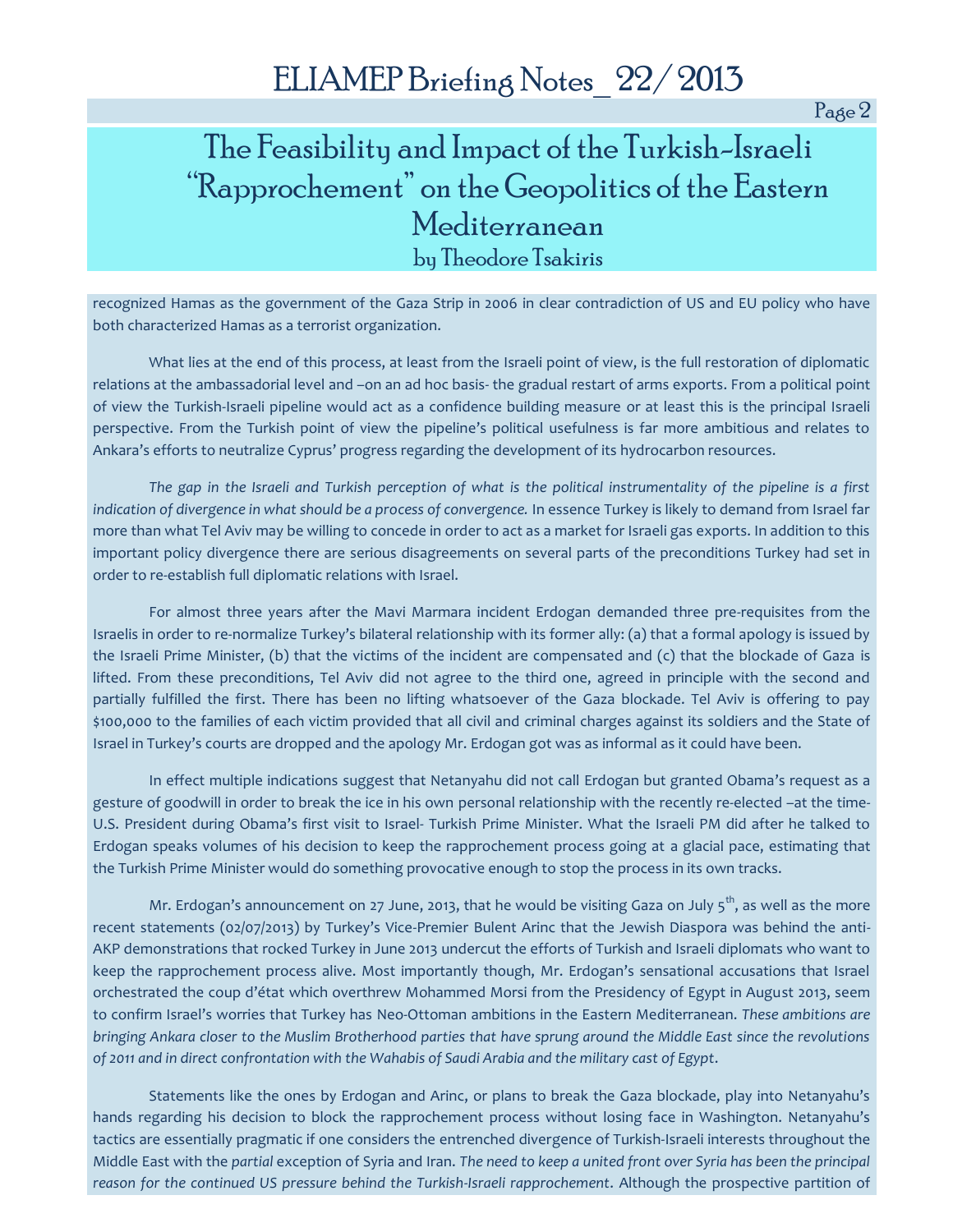Page 3

# The Feasibility and Impact of the Turkish-Israeli "Rapprochement" on the Geopolitics of the Eastern Mediterranean by Theodore Tsakiris

Syria along ethnic lines and the danger of WMD proliferation as a result of Assad's collapse will bring Turkey and Israel closer together, what would the ramification of this alignment be for Cyprus and the region's energy geopolitics? How viable, how solid, and how long-term could such an alignment prove to be? *Can an anti-Assad tactical rapprochement prove to be the basis for a Turkish-Israeli rapprochement?* Can Syria actually constitute the "glue in Turkish-Israeli relations"? **2**

*The short answer is that this is unlikely because Turkey's role in a post-Assad Syria cannot guarantee any vital Israeli interests in Syria*. To start with, it is quite unclear what would be the operational content of an anti-Syrian alignment for Turkey and Israel. It is true that neither side wants to remain idle as Syria's ethno-religious war spreads into Lebanon and increases the likelihood that Assad's bio-chemical weapons fall into the hands of Salafist zealots which are growing more powerful as the civil war continues. Yet Tel Aviv and Ankara give different answers on the critical question of regime change. Israel would prefer stability and would not like to see Syria transformed into a battleground between Salafists, elements of the Muslim Brotherhood and whatever Shi'a/Christian coalition survives the potential fall of the Asad regime.

The risk of this development after the fall of Mubarak in Egypt is too significant for Tel Aviv to take and here lies the fundamental difference in the Turkish and Israeli perspective: *the fall of Mubarak was a strategic accident of the first degree for Tel Aviv, but from Mr. Erdogan's point of view it was an opportunity for the promotion of his Neo-Ottoman agenda who forced him to stand by Mr. Morsi even as the Egyptian military was uprooting the Muslim Brotherhood's government from power.*

Both Turkey and Israel would welcome –although for different reasons- the drastic curtailment of Iranian influence in Lebanon through the isolation of Hezbollah, a development that would make relations between Ankara and Shi'a controlled Baghdad even more hostile. Israel has already indicated twice that it would unilaterally intervene in the Syrian civil war whenever it deems it necessary for the protection of its national interest. Tel Aviv has attacked twice -in January and May 2013- convoys of Iranian weaponry that were allegedly en route to Hezbollah<sup>3</sup> and selectively bombed installations of Assad's Armed forces related to the regime's alleged WMD programme *even before*  the Civil War started. Israel is remaining selectively neutral in the Syrian civil war without putting any real pressure against the Assad regime and without –of course- aiding the rebels in any tangible way. This is a major difference in the way Tel Aviv and Ankara view the continuing civil war in Syria. If Assad survives, Turkey looses all influence, at least for the foreseeable future. If Assad survives, Tel Aviv will be more comfortable in dealing with the "devil it knows" rather than having to face a new unstable regime that is more likely to be closer either to the Wahabis of Saudi Arabia or the Egyptian Muslim Brotherhood.

Turkey is in essence unable to guarantee any vital Israeli interest in a theoretical post-Assad regime for several years to come. The reasons are straightforward. What would succeed Asad in Syria is chaos, probably larger than Iraq's chaos in 2003 given the *de facto* partial regionalization of the war following Hezbollah's active engagement in the battle of al-Qusayr. After the chaos –if Syria is not partitioned along ethnic-religious lines- any government that would emerge is highly unlikely to be more pro-Israeli than Assad's regime. To the contrary, even if the Salafist elements of

l

<sup>&</sup>lt;sup>2</sup> Hubner & Tocci, ibid, p.7

<sup>&</sup>lt;sup>3</sup> Yoel Guzansky, "Thin Red Lines: The Syrian and Iranian Contexts", Perceptions, Vol.16/Iss.2 (August 2013), The Institute for National Security Studies-INSS, p.25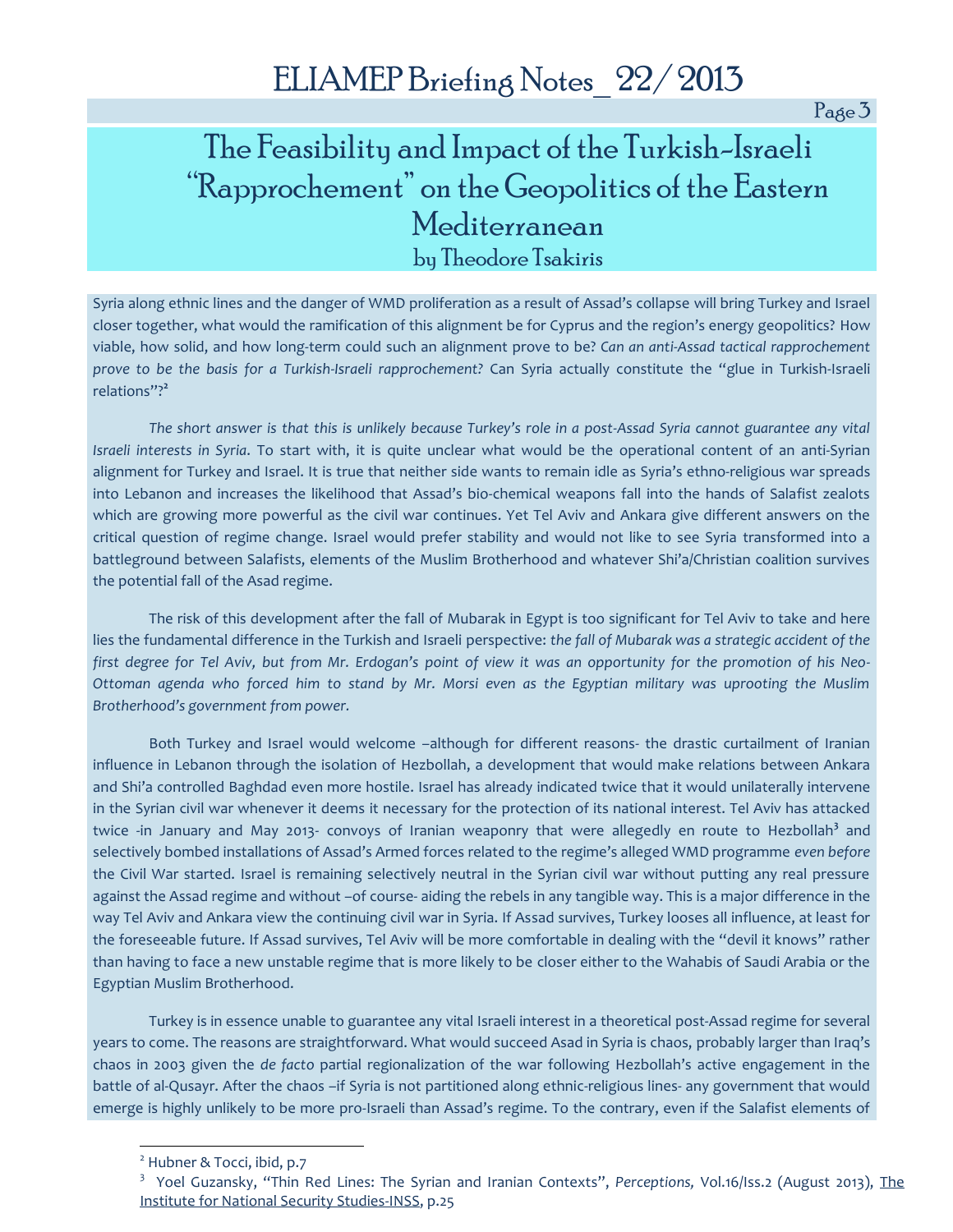Page 4

# The Feasibility and Impact of the Turkish-Israeli "Rapprochement" on the Geopolitics of the Eastern Mediterranean by Theodore Tsakiris

the SLA (Syrian Liberation Army) are somehow sidelined, the new government, even if it is a secular one, would be prone to use the only national card able to unite the various factions and this card can only be the Golan Heights issue. Ankara is unlikely to be able to influence such a government towards a settlement with Israel even if it wanted to.

Turkey, under the leadership of Mr. Erdogan and his Foreign Minister Prof. Ahmet Davutoglou, has invested most of its diplomatic capital in the Middle East in its efforts to drive Assad from power but *it is not likely to be the most powerful foreign player in any post-Assad regime even if Assad collapses.* Although Turkey has been the principal conduit for arms and supplies to the SLA, Saudi Arabia and Qatar remain the SLA's major financiers and will vehemently oppose any efforts on the part of Mr. Erdogan to either use its military forces to drive Assad out of power or turn the post-Assad regime into a Turkish protectorate.

*Consequently, whatever benefits Israel would want to secure from a post-Assad regime, such as the resolution of the Golan issue or the elimination of Hezbollah, Turkey cannot simply provide, even if it wanted to*. More importantly Turkey is unlikely to provide any tangible military support to Israel if it decides to attack Iran unilaterally, a prospect that remains highly unlikely as long as Barack Obama remains the occupant of the White House, especially following the recent rapprochement efforts from Iran's newly-elected President. *As long as Turkey would continue to oppose the use of its territory as a platform for a pre-emptive strike against Iranian nuclear cites there is no real ground for a Turkish-Israeli rapprochement that would reverse the existing hostility between the region's principal U.S. allies and force Israel to make strategic concessions to Turkey vis-à-vis Greece and Cyprus like the ones described in the preface of this article*.

There is no serious indication whatsoever that Israel would be ready or willing to revise its (energy) policy visà-vis Cyprus or withdraw from the Republic's energy development at the behest of Turkey. As it was clearly manifested by the visit of Ministers Kassoulidis (Foreign Affairs) and Lakotrypis (Energy) to Jerusalem (April 2013) and the visit of President Anastasiadis in May 2013, Tel Aviv will continue to defend the validity of the 2010 EEZ agreement and fully support the active participation of the Delek Group in the development of the Aphrodite gas field, although it is not clear whether Israel would allow the liquefaction of Leviathan gas in Cyprus' planned Vassilikos LNG plant.

In the military level, Israel did not neutralize or annul its cooperation agreement with Cyprus that allows it to deploy *Apache* helicopters in Cypriot military bases. On 20-21 March 2013, U.S., Israeli and Greek naval assets conducted for a third consecutive year the combined *Noble Dina* exercises in the international waters within Cyprus' EEZ. There is also no indication from the Knesset or the Israeli cabinet regarding the lifting of the arms embargo which was imposed on Turkey in 2010, while on 22-25 April 2013 Israel sent five ships including a gun ship to Larnaca in order to conduct joint anti-terrorist exercises with the limited assets of Cyprus' navy. Israel is also in the process of planning joint Search & Rescue exercises with Greece and Cyprus in October 2013.**<sup>4</sup>** *Israel may also be willing to take a larger share of the responsibility for the protection of the Vassilikos LNG terminal as long as there is a stronger show of support and commitment from Greece, Italy and France*, which is increasing its naval military presence in the region in view of the possibility of western military action against Assad.

The potential sale of two *L'Adroit* type corvettes to the Cypriot Navy along the leasing of two OPV-class heavy patrol boats from the Israeli navy, as announced by Cypriot Defense Minister Fotiou in May 2013, would constitute a

l

<sup>4</sup> <http://famagusta-gazette.com/cyprus-greece-and-israel-to-conduct-search-and-rescue-exercises-p19636-69.htm> (accessed on 23/8/2013)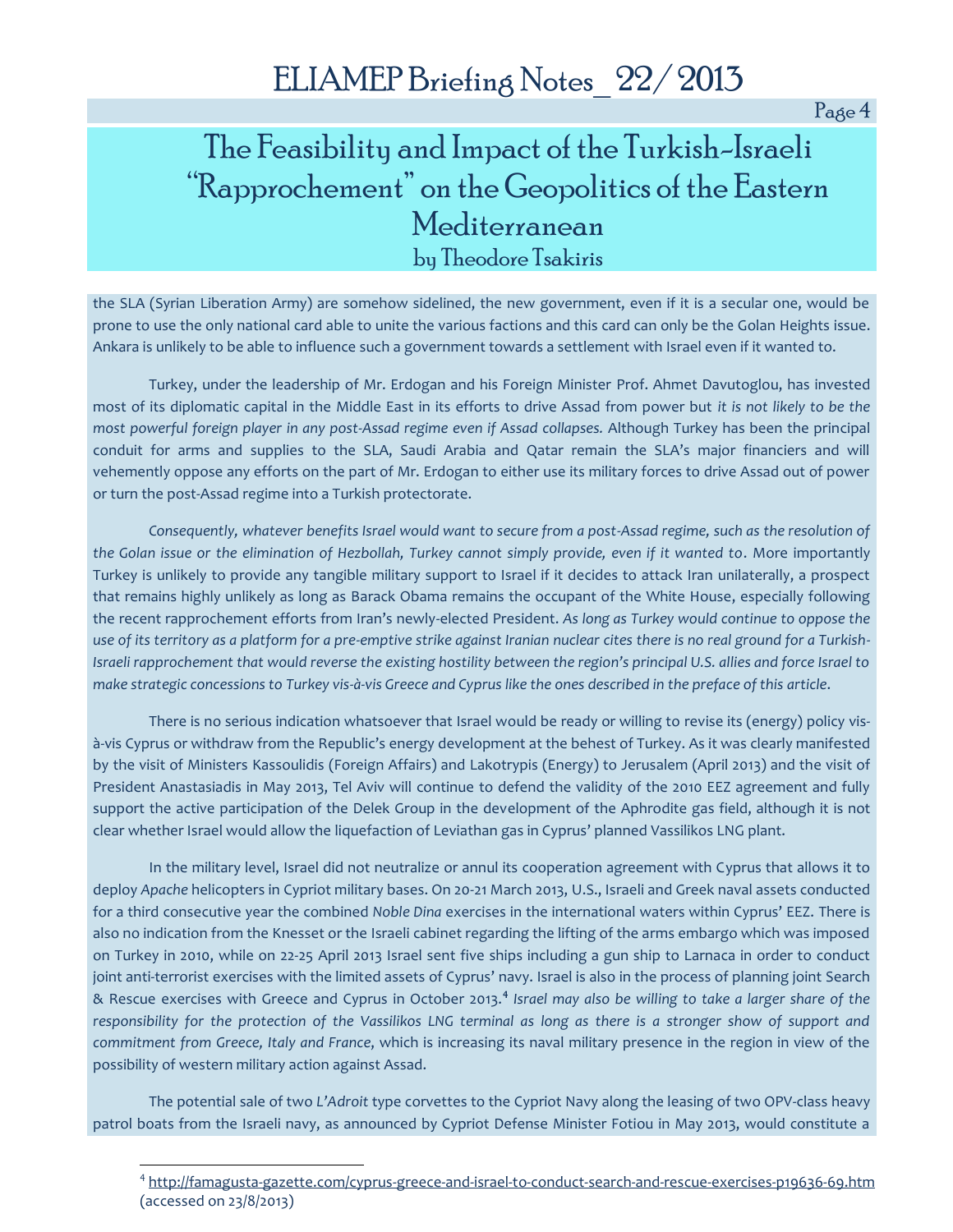Page 5

# The Feasibility and Impact of the Turkish-Israeli "Rapprochement" on the Geopolitics of the Eastern Mediterranean by Theodore Tsakiris

clear indication that a tripartite alignment is under formation in order to protect Cypriot Hydrocarbon resources and their respective production/export infrastructure against asymmetric threats such as terrorism and strategic sabotage. This alignment is not of course directed against Turkey or the Turkish-Cypriots but it is necessary to guarantee the emergence of Vassilikos as a regional LNG export hub that could eventually export gas to Turkey via a pipeline following the comprehensive resolution of the Cypriot Question.

The cumulative result of these developments was manifested by two major developments which attest to the deepening of Israel's energy relations with both Cyprus and Greece to the potential political detriment of the Turkish-Israeli pipeline (as long as this pipeline is planned to cross through Cyprus' EEZ):

(1) On 26 June 2013, Delek Drilling and Avner Oil & Gas signed a MoU with the government of Cyprus regarding the construction of the Vassilikos LNG terminal, almost 48 hours after the Israeli cabinet confirmed the decision of Prime Minister Netanyahu to export 40% of Israel's cumulative gas reserves equal to almost 380 bcm. The fact that the two Delek Group companies were the leading interlocutors and business proponents of the Turkish-Israeli pipeline on the Israeli side is indicative of the progress made so far by the champions of the Turkish-Israeli rapprochement.**<sup>5</sup>**

(2) On 8 August 2013, Israel signed with Cyprus and Greece a tripartite Memorandum of Understanding that committed all three sides to work together in all sectors of the hydrocarbons industry including the development and transportation of oil & natural gas. Although no specific gas export project was mentioned in the MoU, the agreement was characterized as historic by all sides. At the very least its signing attests to the deepening cooperation of the three East Mediterranean states. The apparent commitment of Delek to the Vassilikos terminal essentially excludes Cyprus (and its EEZ) as a potential route for the Turkish-Israeli gas pipeline and increases the pressure on the Israeli government to send the majority of Leviathan's exports for liquefaction in Cyprus.

*Delek's decision does not exclude the construction of a pipeline to Turkey. It excludes the possibility that such a pipeline would cross via Cyprus' EEZ as long as the Cyprus problem is not resolved*. Nevertheless it is important to note that what Delek does not seem to have fully understood is that *any* export option to Turkey would exclude it from the development of Aphrodite at essentially Ankara's behest. *From a political point of view it would be impossible for Delek (and Noble) to export gas to Turkey and simultaneously participate in the development of Aphrodite, given Ankara's decision to block any commercial cooperation with any IOCs (International Oil Companies) that operate in Cyprus' upstream sector.*

It should be noted though that if Nicosia succeeds in getting Woodside on board the Vassilikos LNG consortium, then the commercial case for the Israeli government may prove too difficult to overlook, especially if Greece, Italy and France would increase their naval presence within Cyprus' EEZ and fully utilize the Republic's military installations which were constructed during the 1990s within the framework of Greece's United Defense Doctrine with Cyprus. *Should this be the case, Netanyahu may overrule the recommendation of the Zemach Committee to not build any gas export infrastructure outside Israeli sovereign territory (including its EEZ).*

l

<sup>&</sup>lt;sup>5</sup> The main champion of the Turkish-Israeli pipeline on the Turkish side is the TURCAS energy company.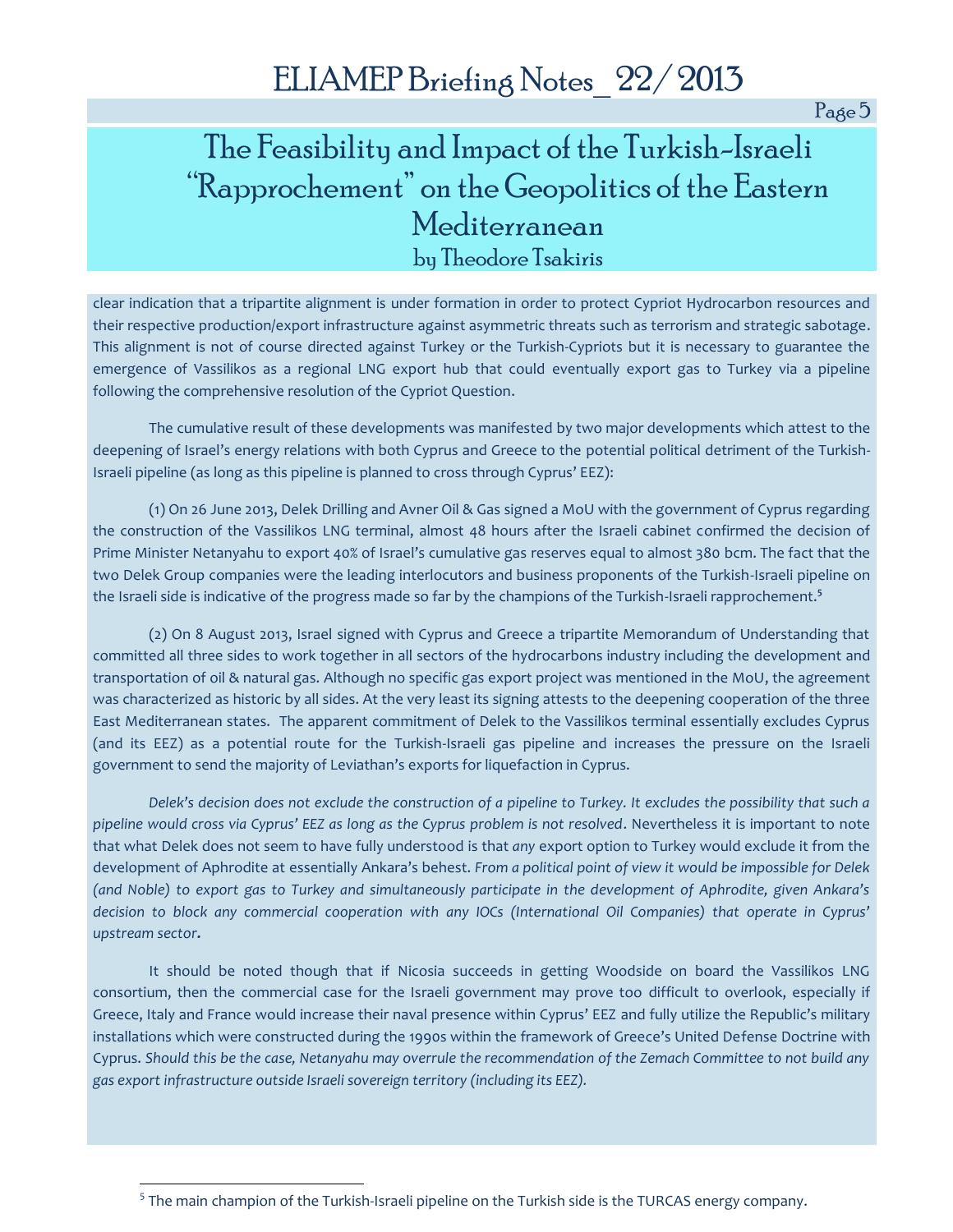Page 6

# The Feasibility and Impact of the Turkish-Israeli "Rapprochement" on the Geopolitics of the Eastern Mediterranean by Theodore Tsakiris

#### *The Geopolitical Parameters: Structural Obstacles along all possible Routes*

An Israeli export pipeline to Turkey, regardless of its size and route, will also need to overcome a series of major geopolitical impediments that relate not only to the region's increasing volatility but also to the political preconditions necessary to construct a multibillion USD investment which will need to operate for decades. Moreover there are commercial considerations that need to be taken into account regarding the size of the exported volumes. Any meaningful long-term contract of Israeli exports to Turkey would represent *a minimal* volume of 10 bcm/y for a period of 15-20 years equal to around 40%-50% of Israel's entire export potential*.*

Would Israel accept to commit over a period of 15-20 years such a large portion of its current export potential towards a country with which it has no practical diplomatic relations since 2010? *If Turkish-Israeli relations would return to a status of hostility within the life expectancy of the Leviathan-Ceyhan pipeline, can Israel find readily available alternative export destinations in case Turkey cancels its own imports or stops the transit of Israeli gas through its territory even if such a transit were economically viable?* 

The answer is probably no.

Gas pipelines do not get build in a matter of months. LNG liquefaction capacities are not constructed in a matter of months and cost a lot of money to remain iddle. The structure of the international gas market is too inflexible to allow an exporter to find alternative clients in case its principal market destination is lost, especially if this market was serviced through pipelines and represented such a large portion of its entire export capacity.

Let us now examine the alternative export routes for a Leviathan-Ceyhan gas pipeline from a geopolitical point of view.

*Onshore via Syria/Lebanon*: The first theoretical route of such a pipeline would essentially bypass both Cyprus and Lebanon by crossing to Turkey via Syria probably along the route of the Trans-Arab Gas pipeline. Turkey and Syria were months away from completing the construction of a smaller capacity  $(3-5 \text{ bcm/y})$  gas interconnector before the civil war of 2011 errupted.

Apart from the evident problems of stabilizing and reconstructing Syria, the post-Assad regime is likely to have higher priorities than to facilitate the transit of Israeli gas especially as long as the Golan issue remains unresolved. *It may prove a rather impossible exercise to convince Noble, Delek and more importantly Woodside to invest billions of USD in the construction of a 10-15 bcm/y pipeline through so volatile a place as post-Assad Syria*.

*Offshore Bypassing Lebanon via Cypriot EEZ*: the second theoretical route of such a pipeline would essentially bypass Lebanon by crossing through Cyprus' EEZ and in particular Blocks 12, 9, 13 and 3 before it enters Turkish and "Turkish-Cypriot" territorial waters either via Syria's undetermined EEZ or via the arbitrarily defined EEZ of the occupied northern parts of Cyprus which is solely recognized by Turkey as the TRNC (Turkish Republic of Northern Cyprus). Such a solution would be impossible in the absence of a comprehensive resolution of the Cypriot Problem and Nicosia has said that it would not link its gas export options with the inter-communal talks which are set to begin in October.

Israel is unlikely to proceed with the *de facto* recognition of the TRNC a possibility it refused to consider even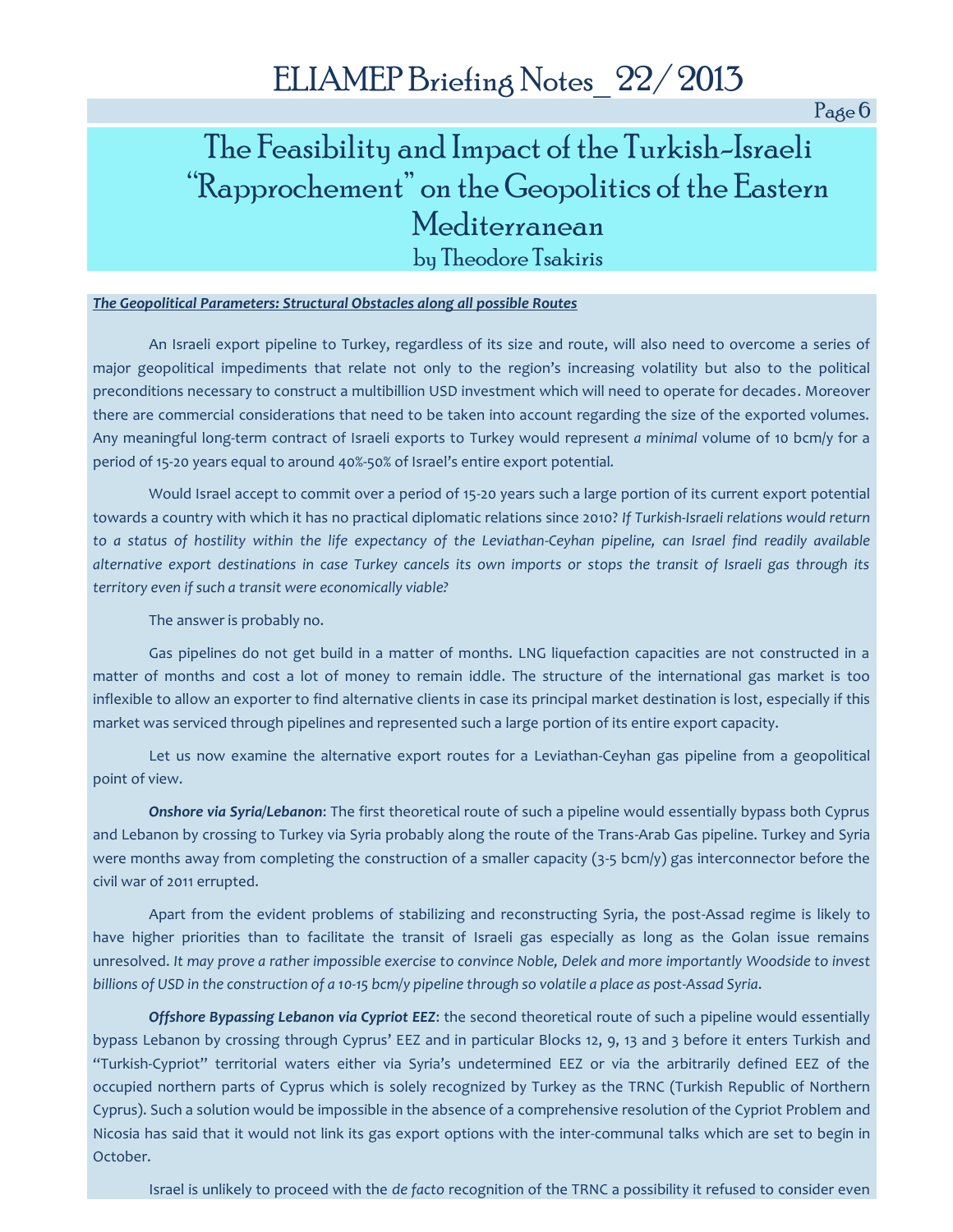Page 7

# The Feasibility and Impact of the Turkish-Israeli "Rapprochement" on the Geopolitics of the Eastern Mediterranean by Theodore Tsakiris

at the apex of its strategic alliance with Turkey during the second half of the 1990s. *Noble and Delek are currently committed to the development of Aphrodite and the Vassilikos LNG terminal and are highly unlikely to jeopradise their investments in Cyprus for any Turkish Pipeline that would especially violate Cypriot sovereignty*.



*Offshore Bypassing Cyprus via Lebanese EEZ:* The third and most likely alternative from a political point of view would essentially bypass Cyprus but would have to go through Lebenase territorial waters or Lebanon's EEZ. The difference would be very significant in terms of cost since it could increase the cost by a factor of 2,5 times. Given the existing state of war between Israel and Lebanon and their more recent friction over an area of 854km<sup>2</sup> that has frozen the development of the Alon F & Alon C blocks, *it is unlikely that the Israelis can bypass both Cyprus and Lebanon when considering an underwater pipeline connection to Turkey*.

For reasons of geography the pipeline would pass either through Cyprus' EEZ or through the area of the Lebanese EEZ, which is adjacent to the area of Israel's EEZ that is contested by Beirut. *Moreover, a serious consideration of a Turkish-Israeli pipeline would make the ratification of the 2007 Cyprus-Lebanon EEZ agreement much more likely*. In that case the construction of a Turkish-Israeli pipeline would become even more difficult. Even in the highly unlikely case that Turkey and Israel could reach an accomodation with Lebanon they would have to cross either Syrian territorial waters or Syria's EEZ which are undefined with *both* Lebanon *and* Turkey.

#### **Conclusion**

Despite U.S. efforts to force an improvement of Turkish-Israeli relations, in view of the spill-over dangers of Syria's Civil War, the strategic divergence in the policy priorities of Turkey and Israel has increased since March 2013. The potential rapprochement between Iran and the U.S. as well as the